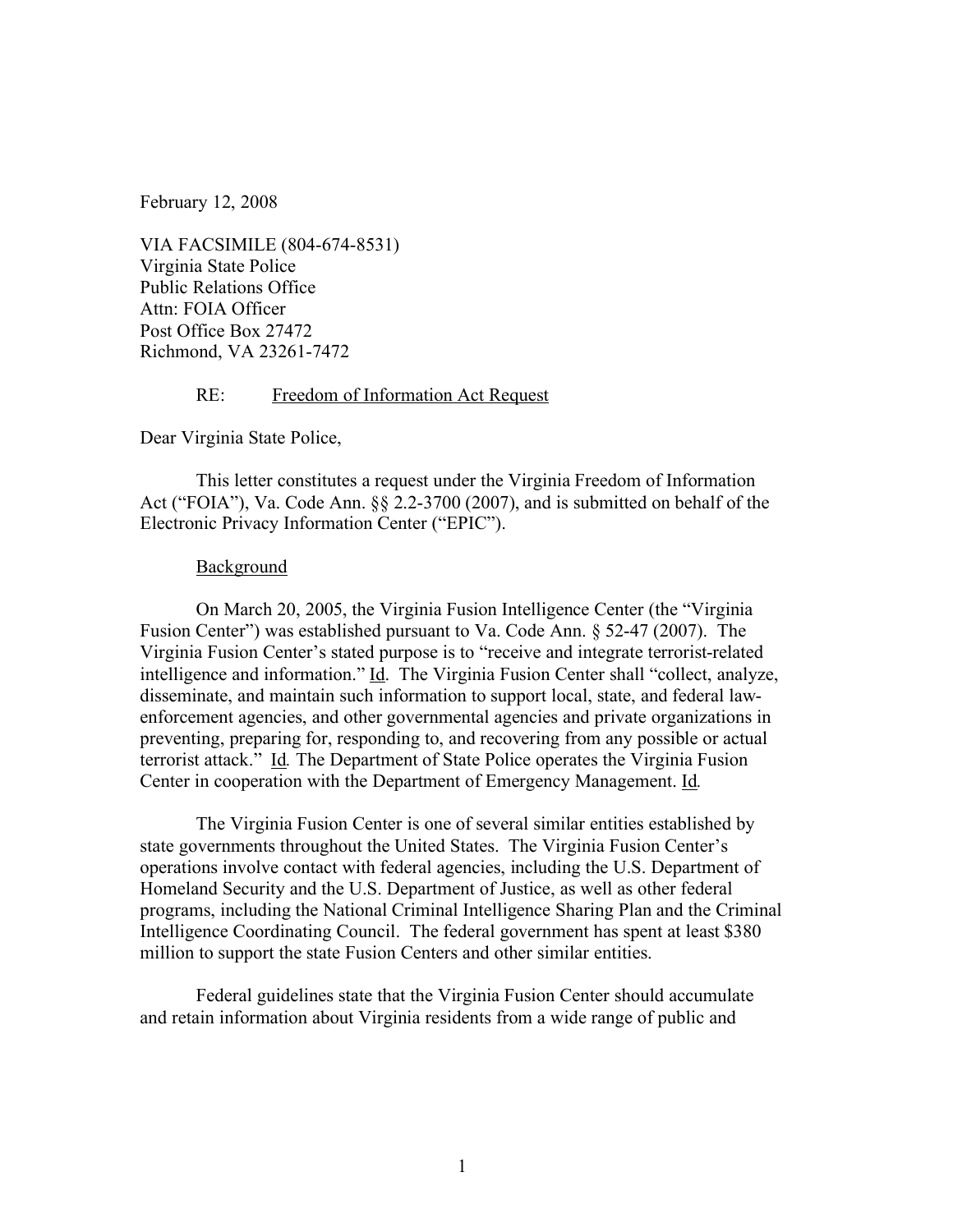private sources.<sup>1</sup> Such information includes, but is not limited to: financial records, credit reports, medical records, internet and email data, video surveillance from retail stores and sporting facilities, data from preschools, and welfare records.<sup>2</sup>

The impact of fusion centers is a matter of great public interest.<sup>3</sup> Many newspapers, including *The Washington Post*, *The Fredericksburg Free Lance-Star*, and *The Las Vegas Sun,* have published substantial articles about fusion centers. <sup>4</sup> Concerns have also been raised about HB 1007, a bill now pending in the Virginia Assembly that would limit the application of the Virginia Freedom of Information Act, and the Virginia state privacy law to the Virginia Fusion Center and to other agencies of the Commonwealth assigned to the Virginia Fusion Center.<sup>5</sup>

This request seeks to inform the public regarding matters of public interest relating to the Virginia Fusion Center and specifically the role of U.S. federal agencies in the recently proposed changes to Virginia's open government law, Virginia's state privacy law, and Virginia's common law right of privacy.

## Documents Requested

Please provide copies of the following public records from January 1, 2004 to the present:

- 1. All correspondence, communications, and records of meetings between the Virginia Department of State Police ("VSP") and the U.S. Department of Homeland Security concerning the Virginia Fusion Center, including funding, development, and impact on the Virginia Freedom of Information Act and the Virginia Collections and Disseminations Practices Act.
- 2. All correspondence, communications, and records of meetings between the VSP and the U.S. Department of Justice concerning the Virginia Fusion

Data, Wash. Post, Dec. 31, 2006, at A03, available at http://www.washingtonpost.com/wpdyn/content/article/2006/12/30/AR2006123000238.html; Cheylen Davis, Bill would keep intel center data secret, The Free Lance-Star, Feb. 2, 2008, available at

http://fredericksburg.com/News/FLS/2008/022008/02022008/353419; Jeff Garman, Fight over, all together now against terrorism, Jan. 22, 2008, available at

 $\frac{1}{1}$ <sup>1</sup> United States Department of Justice, "Fusion Center Guidelines: Developing and Sharing Information and Intelligence in a New Era," (Aug. 2006), available at

http://it.ojp.gov/documents/fusion\_center\_guidelines\_law\_enforcement.pdf. <sup>2</sup> *Id*. at Appendix C ("Functional Categories").

<sup>3</sup> *See generally,* EPIC, "Information Fusion Centers and Privacy," http://epic.org/privacy/fusion/. <sup>4</sup> Mary Beth Sheridan and Spencer S. Hsu, Localities Operate Intelligence Centers To Pool Terror

http://www.lasvegassun.com/news/2008/jan/22/fight-over-all-together-now-against-terrorism.

 $\frac{5}{3}$  Virginians should question bill that has all the hallmarks of 'Big Brother', Jan. 30, 2008, available at http://www.dailypress.com/news/opinion/dp-ed\_vpa\_col\_0130jan30,0,7628740.story.